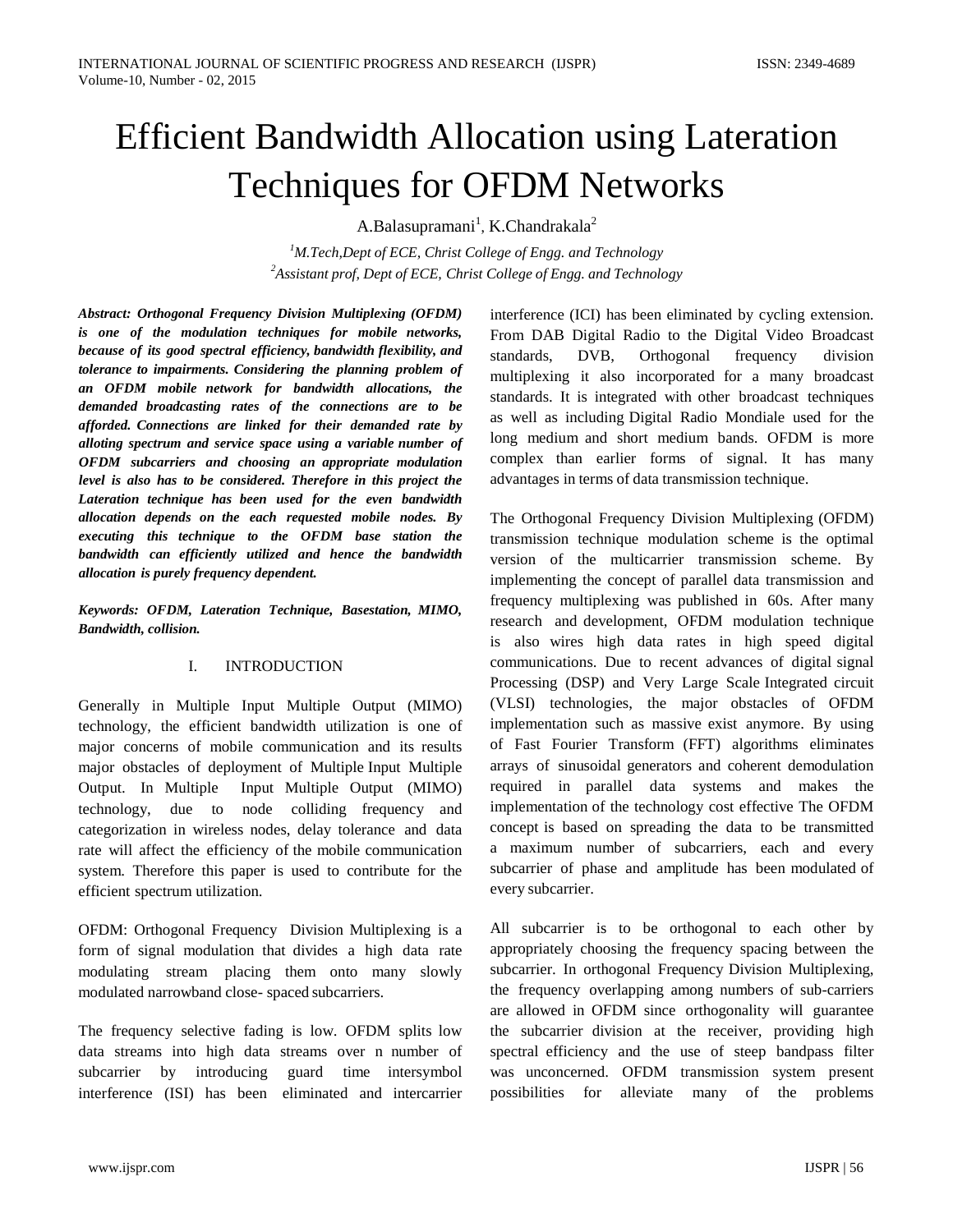encountered with single carrier systems. It has the benefit of scattering out a frequency selective fade over number of symbols.

Therefore the OFDM system community with the 4G technology by implementing the Lateration Technique (LT) to the OFDM basestation the bandwidth allocation can be depends upon each requested mobile node. Hence the entire bandwidth allocation can be done by the OFDM base station

## II. SYSTEM MODEL

In this project the Lateration Technique is used for the allocation of the spectrum in the wireless communication. Therefore the complete Bandwidth allocation can be done the base station (BS) and its system model can be given below



Fig 1. Lateration Technique

Therefore the flowchart of the lateration technique is shown in the figure 1. As shown in the figure the function of the source to the destination can shown in the figure 1. By using this lateration technique to the OFDM Base station for the efficient spectrum allocation. The requirement of each

requested mobile nodes of the system the bandwidth allocation can be allocated. Hence the entire bandwidth allocation scheme can be done by the OFDM system Base station.

## LT Technique:

As shown in the figure 1, From the source the data can be send through the intermediate node of the system and its the process of checking frequency can be took places, and hence if the demanded frequency is maximum the bandwidth can be shared. If the Demanded frequency is minimum check for the required frequency allocation and therefore if the demanded frequency is maximum more than one user can be obtained. If the necessary frequency is obtained the connection will be established to the destination.

Suppose if the required frequency is low the connection will be re-broadcasted and its links to the next intermediate node and the retransmission process will be took place in the system.

#### III. PREVIOUS WORK

In previous work the framework for efficient allocation of periodic feedback channels to the nodes of a wireless network. Therefore the various optimization problems are defined and efficient algorithms for solving them are presented. A scheme for deciding when the BS should invoke each algorithm is also proposed and shown through simulations to perform very well [1].

When Multiple Input Multiple Output (MIMO) technology is incorporated into 4G wireless networks, the amount of feedback channel bandwidth that must be transmitted from the MSs to the BS increases dramatically. In the MIMO closed-loop spatial multiplexing mode, for example, this feedback includes the Channel Quality Indicator (CQI) [1].

The BS uses the PMI reports to determine how the precoding matrix should be configured for transmission. The Rank Indicator it gives the information about the number of MIMO transmission layers available to the reporting MS. Therefore this feedback channel consumes much of uplink bandwidth therefore it results to major obstacles of deployment of Multiple input multiple output (MIMO) and other advanced closed-loop wireless technologies. Therefore, the uplink bandwidth for feedback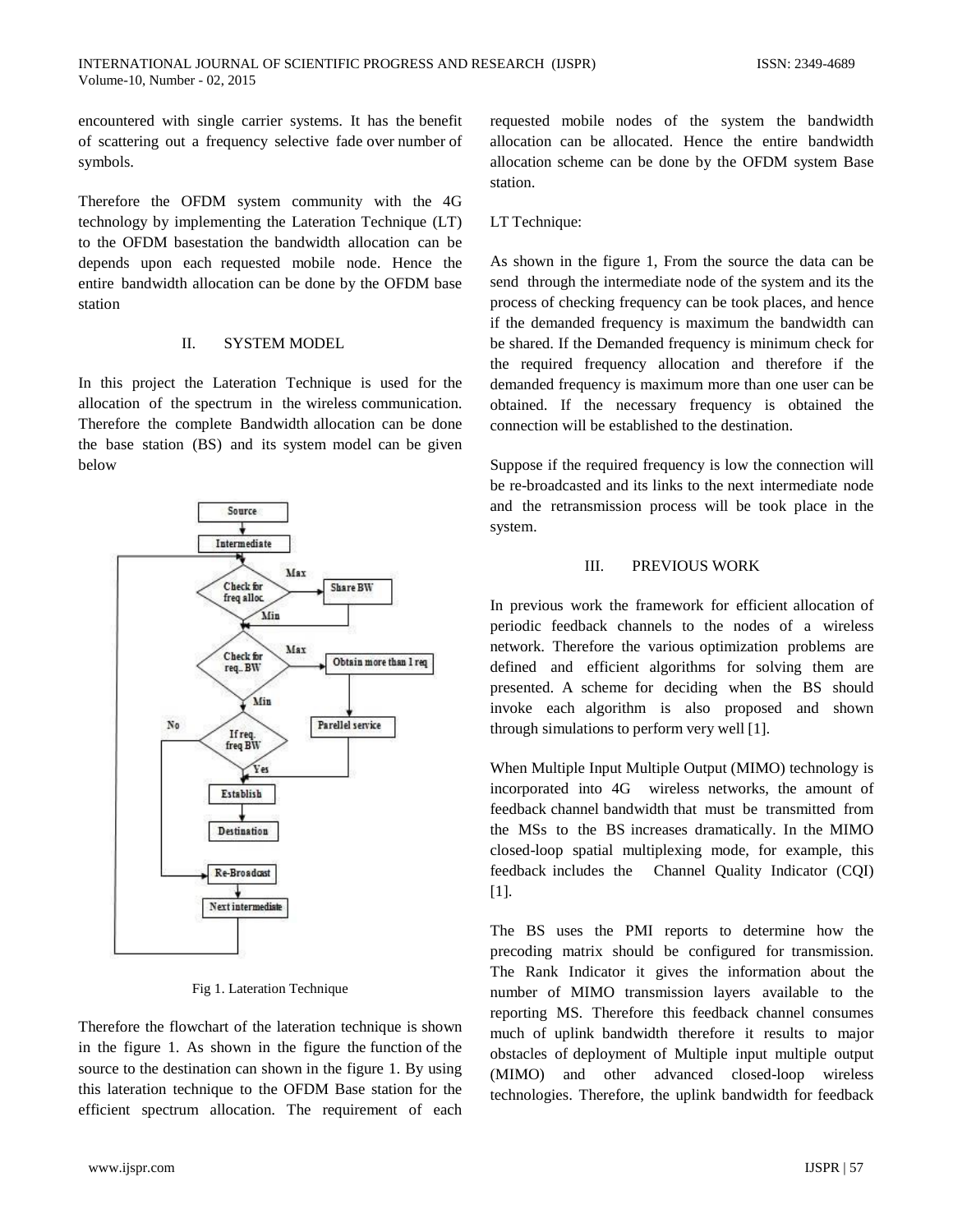channels can be allocated very carefully. Our framework includes all common indicators, including CQI is measured for the entire downlink channel bandwidth, or subband CQI, where each CQI is measured over a subband. We do not distinguish between the various indicators and view them collectively as CSI (Channel Status Information) channels. The technique 3GPP/LTE and WiMax/802.16 support periodic and aperiodic CSI feedback. Here we implemented the algorithm called channel status information (CSI) algorithm and hence the bandwidth can be allocated in the form of tree [1]. As shown in the figure 2, in the bandwidth allocation has been maintained in the form of tree and hence the complete bandwidth allocation scheme is entirely depend upon the base station only[1].

#### CHANNEL STATUS INFORMATION:

The algorithm called channel status information (CSI) which provides the total channel status of the communication system. This channel status information algorithm can be invoked to the base station therefore the base station allocates the bandwidth to the corresponding communication nodes. In this project, the complete bandwidth allocation can be done in the form of tree as shown in the figure 2 [1].

#### DISADVANTAGE OF CSI:

- o Generally in Mobile Communication each mobile station sends a lot of feedback to the base station. Therefore this feedback consumes much of uplink bandwidth and it results to the major obstacle to the deployment of MIMO.
- o The base station always needs to update Channel Quality Indicator (CQI).
- o This will increase the delay in the packet transmission.
- o While forming the CSI Trees if the nodes increases means the tree will become complex
- o When using this algorithm in OFDMA system, the Throughput will increase, but the packet transmission rate and accuracy will be reduced.

#### CSI TREE ALLOCATION FRAMEWORK:



Fig. 2. An example of a labeled CSI allocation tree for a superchannel

As shown in the figure the bandwidth can be maintained as tree. Therefore the binary value shows that the frames transmitting from source to destination [1].

#### FLOWCHART:

As shown in the figure the entire bandwidth allocation can be done by the base station. Here the proposed algorithm is namely algorithm1 and algorithm2.



Fig. 3 The complete BS scheme (scheme 1)

Therefore the algorithm1 refers to the new tree and algorithm2 refers to the current tree. Hence in this project we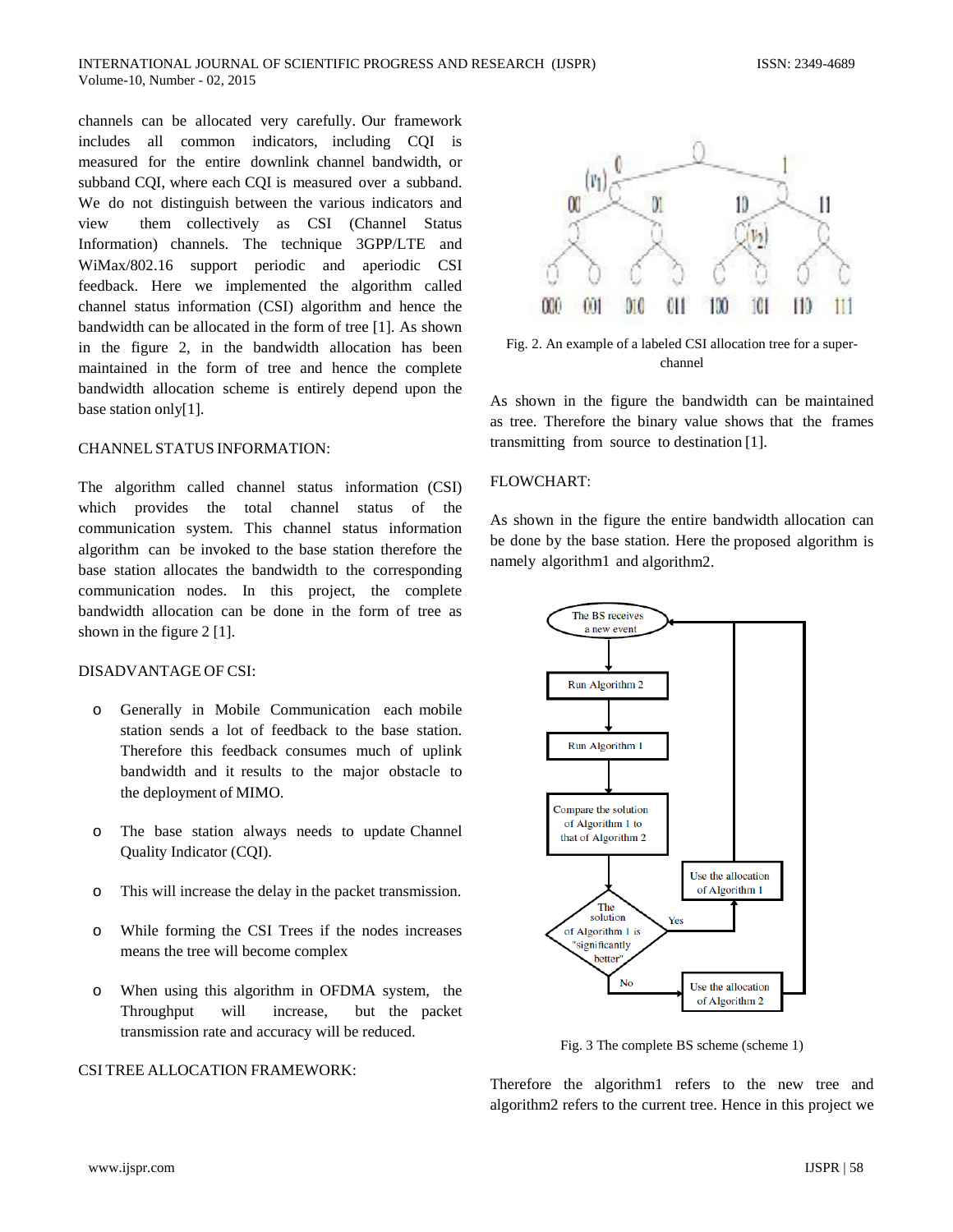fixed the threshold value for the tree is equal to greater than 1. If the tree is below the threshold value that tree will be eliminated and the new tree will be formed. As shown in the figure the base station checks the threshold value of the current tree. If current tree is below the threshold value the base station selects the new tree which is above the threshold value greater than 1 [1].

By using channel status information algorithm the maximum throughput will be achieved but the processing delay will be occurred. It will affect the overall performance of the system.

By implementing this algorithm to the OFDM base station, it will delay tolerance flow rate will retarded the system to certain extend. To overcome this drawback , we introducing algorithm called lateration technique algorithm to the orthogonal frequency division multiplexing(OFDM) base station.

As shown in the figure the entire bandwidth allocation can be done by the base station. Here the base station comparing the threshold value current tree and new tree the maximum threshold value has been selected by the base station.

## IV. PROPOSED METHODOLOGY

In our proposed work due to the colliding node frequency delay tolerance and data flow rate will affect the overall performance of the system therefore it leads to the major abstacles of deployment of MIMO. To overcome this factors we have proposed a algorithm called lateration technique.

By implementing this lateration technique to the OFDM Base station the bandwidth can be efficiently utilized. According to the corresponding node request the bandwidth allocation can be done. Here the complete bandwidth allocation can done by the OFDM base station and it's purely frequency dependent.

The base station allocates the bandwidth to the maximum bandwidth user therefore that can be referred as the primary user. From the primary user the bandwidth can be shared to other mobile user according to the requested data rate of the system therefore the bandwidth allocation can be done by the OFDM base station in the form of the maximum to the minimum bandwidth user of the system .

In order to achieve maximum throughput this lateration

technique has been used. By using this technique the overall profit of the system will be increased.

# V. SIMULATION RESULTS

By implementing this Lateration Technique to OFDM basestation the following has been simulated by Network simulator and the parameters are Delay, profit of the system, Average number of changes, throughput are simulated.

The figure 4 shows the delay of the system and it shows the number of transmissions for given data form source to destination. Hence the delay can be calculated by the formula Transmission delay + Retransmission delay. If the number of transmission increases therefore the delay will be increases. As shown in figure 4 comparing to existing method by using the lateration technique to the OFDM basestation the delay will be reduced. As shown in the figure 4 it shows the delay for the Number of transmissions. Therefore if the number of transmission increases the delay will also increases.



Fig. 4 Delay vs Number of transmissions



Fig. 5 Average no of changes vs Average no of mobile users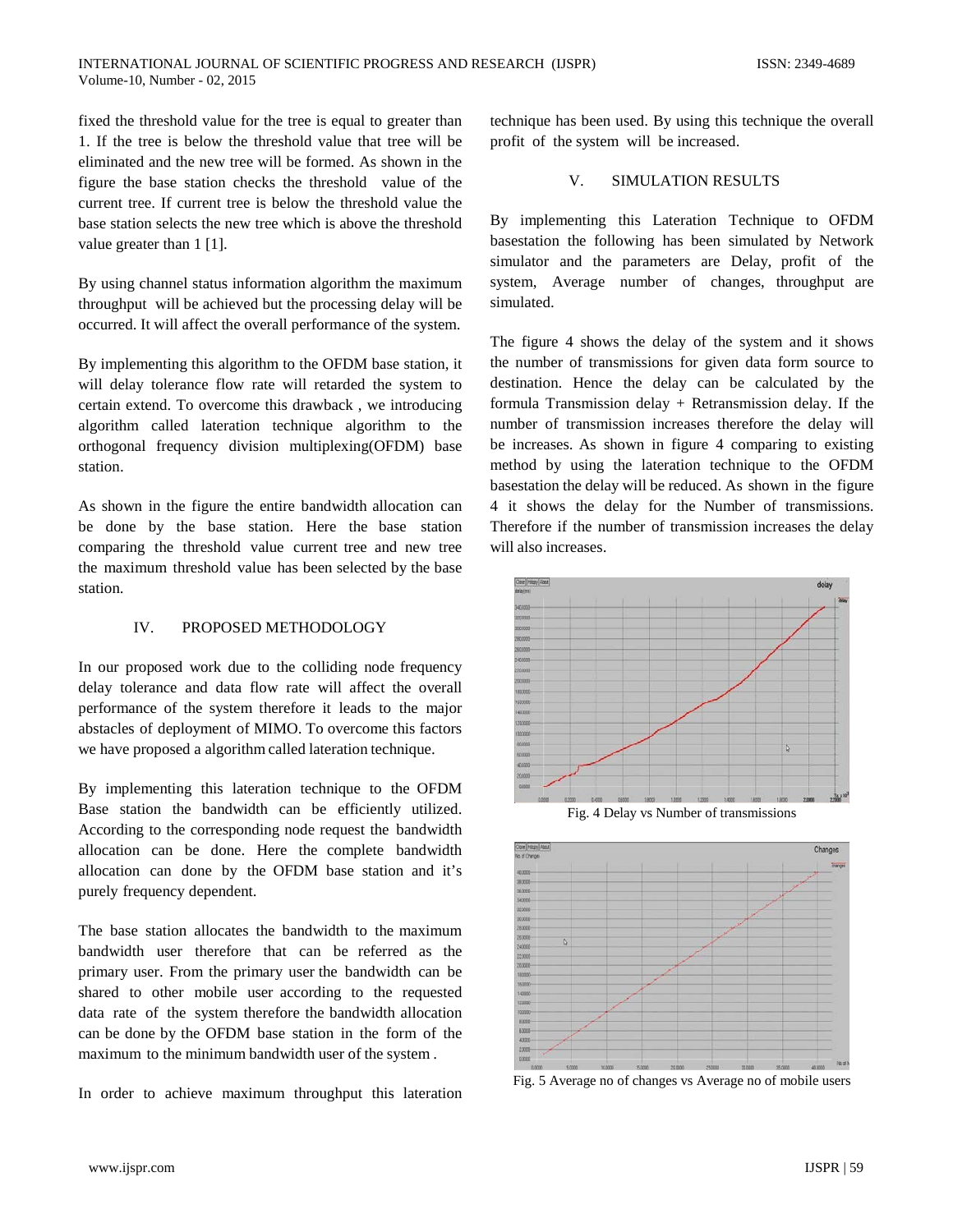As shown in the figure 5, it includes the Number of routing and visited node (with repetition) from source to destination for a given amount of data in a given time of the system.

As shown in the figure 5, the number of repetitions is low from source to destination.



Fig. 6 Throughput vs Time

As shown in the figure 6 it shows the maximum amount of the data is received for the given time.



Fig. 7 Profit vs Number of mobile user

As shown in the figure 7 it shows the overall profit of the system. The graph shows the overall profit of the system if the number of the mobile nodes increases the profit will decreases as shown in the figure 7.

## VI. CONCLUSION

We presented the Technique called lateration technique by implementing this technique to the OFDM base station the bandwidth can be powerfully obtained. The requirement of the corresponding requested mobile nodes the bandwidth can be allocated and the overall profit of the system can increased. Hence the entire bandwidth allocation can be done by the OFDM base station and its results to the deployment of Multiple input Multiple output (MIMO) is not expensive.

#### VII. FUTURE SCOPES

In the MIMO technology due to the nodes colliding frequency the delay tolerance, flow rate will affect the system performance. By implementing the maximumminimum algorithm to the OFDM base station the collision will be eliminated and the maximum throughput can be achieved.

#### **REFERENCES**

- [1] Reu Cohen Guy Grebla. Efficient Allocation of Periodic Feedback Channels in Broadband Wireless Networks, *IEEE Transaction on Networking* January 2014.
- [2] Z. Bai, C. Spiegel, G. Bruck, P. Jung, M. Horvat, J. Berkmann,C. Drewes, and B. Gunzelmann. Closed loop transmission with precoding selection in LTE/LTE-Advanced system. *International Symposium on Applied Sciences in Biomedical and Communication Technologies*, pages 1–5, Nov. 2010.
- [3] G. Berardinelli, T. S andrensen, P. Mogensen, and K. Pajukoski. SVDbased vs. release 8 codebooks for single user MIMO LTE-A uplink. *IEEE Vehicular Technology Conference*, pages 1–5, May. 2010.
- [4] C. Chekuri and S. Khanna. A PTAS for the multiple knapsack problem.SODA, pages 213–222, 2000.
- [5] R. Cohen, G. Grebla, and L. Katzir. Cross-layer hybrid FEC/ARQ reliable multicast with adaptive modulation and coding in broadband wireless networks. *IEEE/ACM Transactions on Networking,* 18(6):1908–1920, Dec. 2010.
- [6] R. Cohen and L. Katzir. Computational analysis and efficient algorithms for micro and macro OFDMA scheduling. *IEEE/ACM Transactions on Networking,*  18(1):15–26, Feb. 2010.
- [7] M. Dottling, B. Raaf, and J. Michel. Efficient channel quality feedback schemes for adaptive modulation and coding of packet data. *IEEE Vehicular Technology Conference,* 2:1243–1247, Sept. 2004.
- [8] T. Erlebach, R. Jacob, M. Mihalak, M. Nunkesser, G. Szabo, and P. Widmayer. An algorithmic view on OVSF code assignment. *Algorithmica*, 47(3):269–298, 2007.
- [9] N. Fukui. Study of channel quality feedback in UMTS HSPDA. *IEEE International Symposium on Personal, Indoor and Mobile Radio Communication Proceedings,*  1:336–340, Sept. 2003.